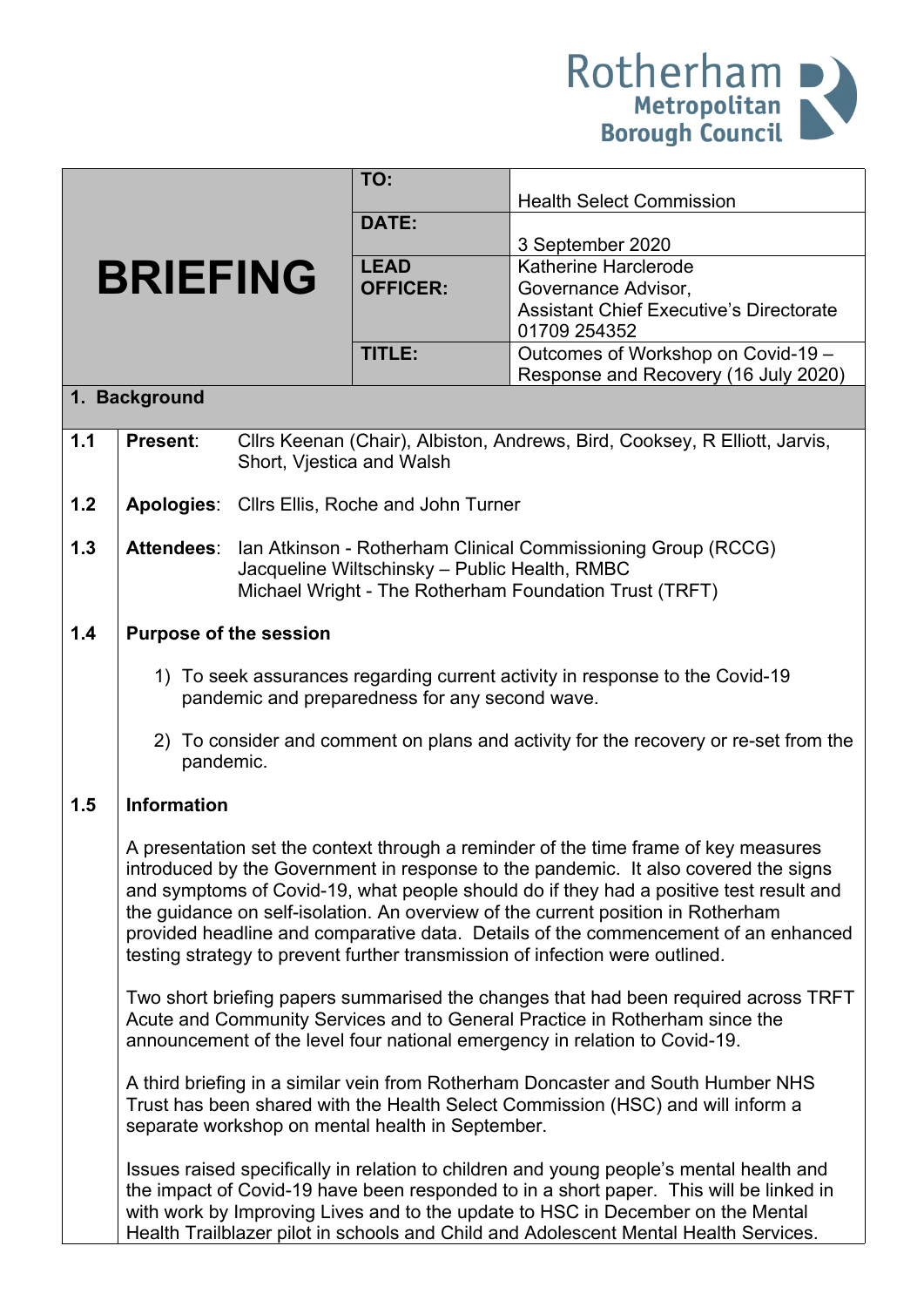| 2. Key Issues |                                                                                                                                                                                                                                                                                                                                                                                                                                                                                                                                                                                                                           |  |  |  |  |
|---------------|---------------------------------------------------------------------------------------------------------------------------------------------------------------------------------------------------------------------------------------------------------------------------------------------------------------------------------------------------------------------------------------------------------------------------------------------------------------------------------------------------------------------------------------------------------------------------------------------------------------------------|--|--|--|--|
| 2.1           | The situation in Rotherham, as across South Yorkshire, was one of higher infection rates<br>than in other parts of the country at the time of the workshop, but partners had a good<br>overview and closely monitored the data in order to be able to respond to any outbreaks<br>or clusters and to identify any potential surge in infections. The Local Outbreak<br>Engagement Board and the Health Protection Board were up and running and the<br>Outbreak Control Plan had been peer reviewed, agreed and published, supported by a<br>communications plan.                                                         |  |  |  |  |
| 2.2           | As infection rates were not reducing as quickly as partners would like to see, Public<br>Health England and national leaders had given permission to use enhanced testing<br>across South Yorkshire, making testing available to everyone, including testing residents<br>without symptoms. The aim was to identify new cases earlier and to accelerate the<br>decline in new cases. The key message was for the need to self-isolate even if people<br>had no symptoms if they had a positive test result.                                                                                                               |  |  |  |  |
|               | Enhanced testing would be carried out in centres at Herringthorpe Stadium car park and<br>the ex-bus depot on Midland Road and would concentrate on five areas:                                                                                                                                                                                                                                                                                                                                                                                                                                                           |  |  |  |  |
|               | Testing contacts of identified cases<br>Making testing as easily accessible as possible<br>$\qquad \qquad$<br>Offering asymptomatic testing<br>Providing wider scale testing in workplaces with more than one case<br>Continue with other testing programmes (care homes etc)<br>$\qquad \qquad -$                                                                                                                                                                                                                                                                                                                        |  |  |  |  |
| 2.3           | The pandemic has led to significant changes in primary care and at Rotherham Hospital<br>as partners had to adapt swiftly to meet the urgent demands of the Covid-19 pandemic.<br>Models of delivery of care needed to be changed to ensure the safety of both patients<br>and staff. In Rotherham this has been facilitated by the excellent place-based<br>relationships and good partnership working, developed over several years. Good<br>relationships also existed between the CCG and the 30 practices, which had been<br>helpful when changes started to be made to managing patient care.                       |  |  |  |  |
| 2.4           | National direction set out specific requirements for hospitals, with TRFT instructed to:<br>Discharge all medically fit patients<br>Cancel all non-urgent operations from mid-April<br>٠<br>Free up community and intermediate care beds<br>$\bullet$<br>Suspend elements of community to allow for resource to be focused on the<br>Covid-19 pandemic response                                                                                                                                                                                                                                                           |  |  |  |  |
| 2.5           | In primary care four main areas of activity are undertaken in general practice:<br>Urgent response<br>$\bullet$<br>Chronic disease and long-term condition management<br>Immunisation and vaccination<br>$\bullet$<br>Ongoing planned care around routine follow up<br>$\bullet$                                                                                                                                                                                                                                                                                                                                          |  |  |  |  |
| 2.6           | In the early stages the CCG and GPs were asked to work on the urgent response<br>around Covid-19 but they also tried to continue with the second and where possible with<br>the third area of activity, especially for new-born babies and young children.<br>Several initiatives put in place by necessity in response to the pandemic have worked<br>very well and the learning from these will inform future services and ways of delivering<br>care. A number of the changes made during the peak of Covid-19 will continue on a<br>temporary basis and others may become permanent. However, as the local system was |  |  |  |  |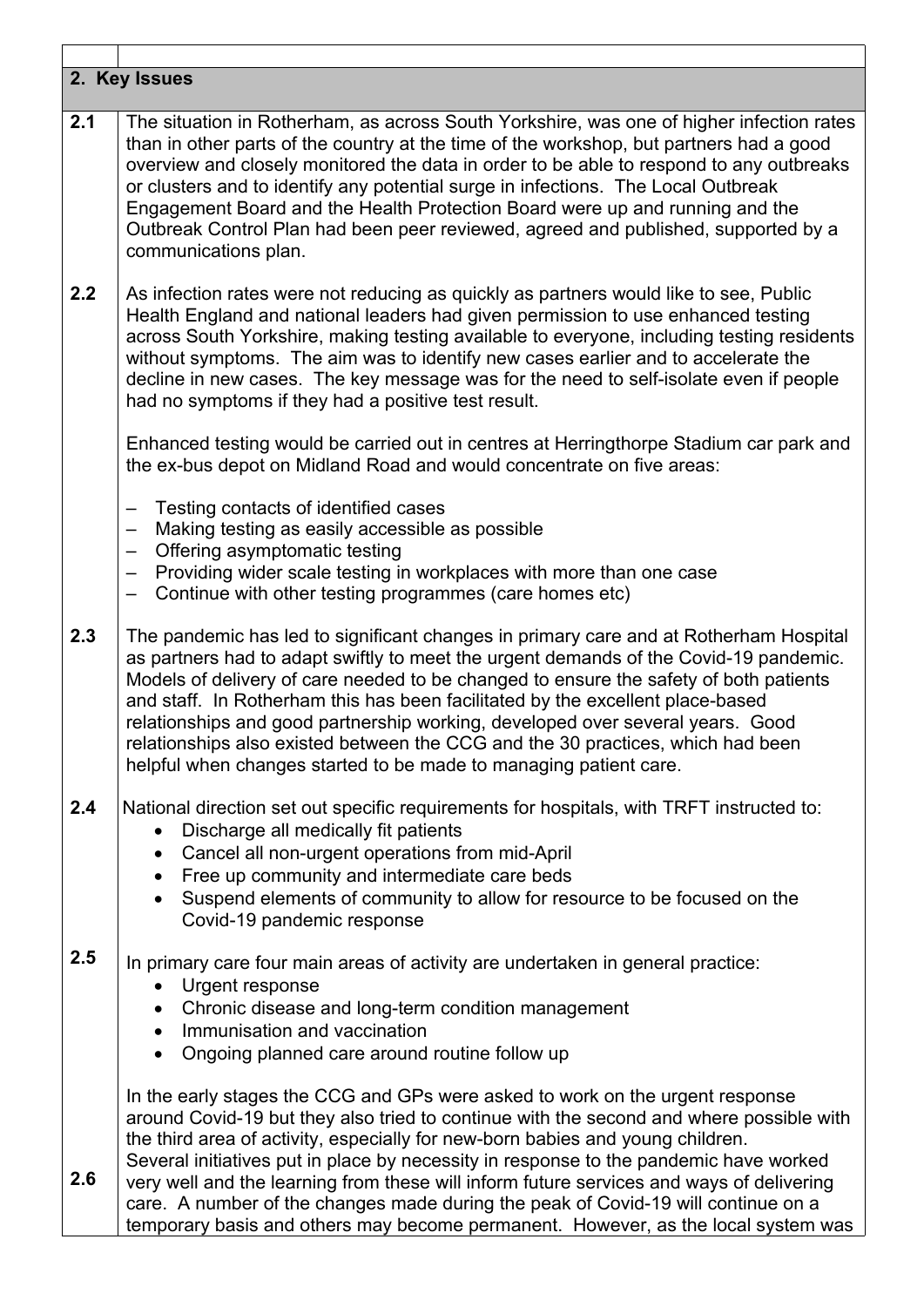still responding to the pandemic at the time of the workshop, it was difficult to provide specific details of timescales for decisions on key changes to pathways of care.

## **3. Key Points Discussed**

#### **3.1 Local Picture**

Rotherham had 1,909 confirmed Covid-19 cases (cumulative at 12 July), which is 721.3 per 100,000 population and 275 deaths. The data showed that older people and males experienced worse outcomes from the coronavirus.

Rotherham had no particular hotspots but was seeing infections among the working age population, which would be monitored. There could be a future focus on communities, geographical or of interest, for example if high transmission rates were seen through the data or if any clusters emerged. Also, possibly there could be a focus on houses of multiple occupation or areas with high density population.

Members asked about other data on specific groups, such as disabled people or people from Black, Asian and Minority Ethnic (BAME) communities. There was some evidence at national level that BAME people were more at risk, but this was not really coming through in Rotherham. Track and Trace data was not detailed regarding BAME communities as it recorded postcodes rather than ethnicity.

As at 12 July 2020, TRFT had treated 620 Covid-19 positive inpatients, with 389 having recovered and been discharged. Sadly, there had been 194 deaths. The pandemic had created unprecedented demand for high dependency care and at its peak TRFT were treating 70 Covid-19 positive patients, this figure had reduced to less than 20 who remained in acute beds.

#### **3.2 GPs**

# **a) Triage, Appointments and Consultations**

Patient management and how they access primary care had really changed with "total triage". Patient triage had already been in place via the Rotherham Health App by utilising the symptom checker and booking a telephone slot if it had determined an appointment was required. 10% of the population had the App downloaded but for patients without access to technology, a similar process was used where a patient would be telephone triaged to determine whether advice or a telephone slot was required.

All GP's were operating telephone appointments, with many using video consultation via the Rotherham Health App, which had been especially useful. Any promotion that Members could do in this regard would be welcome. Face to face appointments had been minimised unless absolutely necessary, with relevant Personal Protective Equipment (PPE) but were starting to increase in number again. Feedback from patients had been positive, advising that where telephone or video appointments were required these had been on the same day.

A new primary care consultation service for suspected Covid-19 positive patients with primary care needs went live at the former walk-in centre at Rotherham Community Health Centre on 31 March. In another example of partnership working, this involved Rotherham Hospital releasing the site and deploying outpatient services to alternative sites, to enable patients to be treated in a separate site from those without symptoms.

This had been effective in managing patient flow and keeping people safe. The service moved to Whiston medical centre on 15 June as TRFT required the building again to reset services and is planned to remain in place until March 2021, which would also assist with resilience for winter or a possible surge in the pandemic.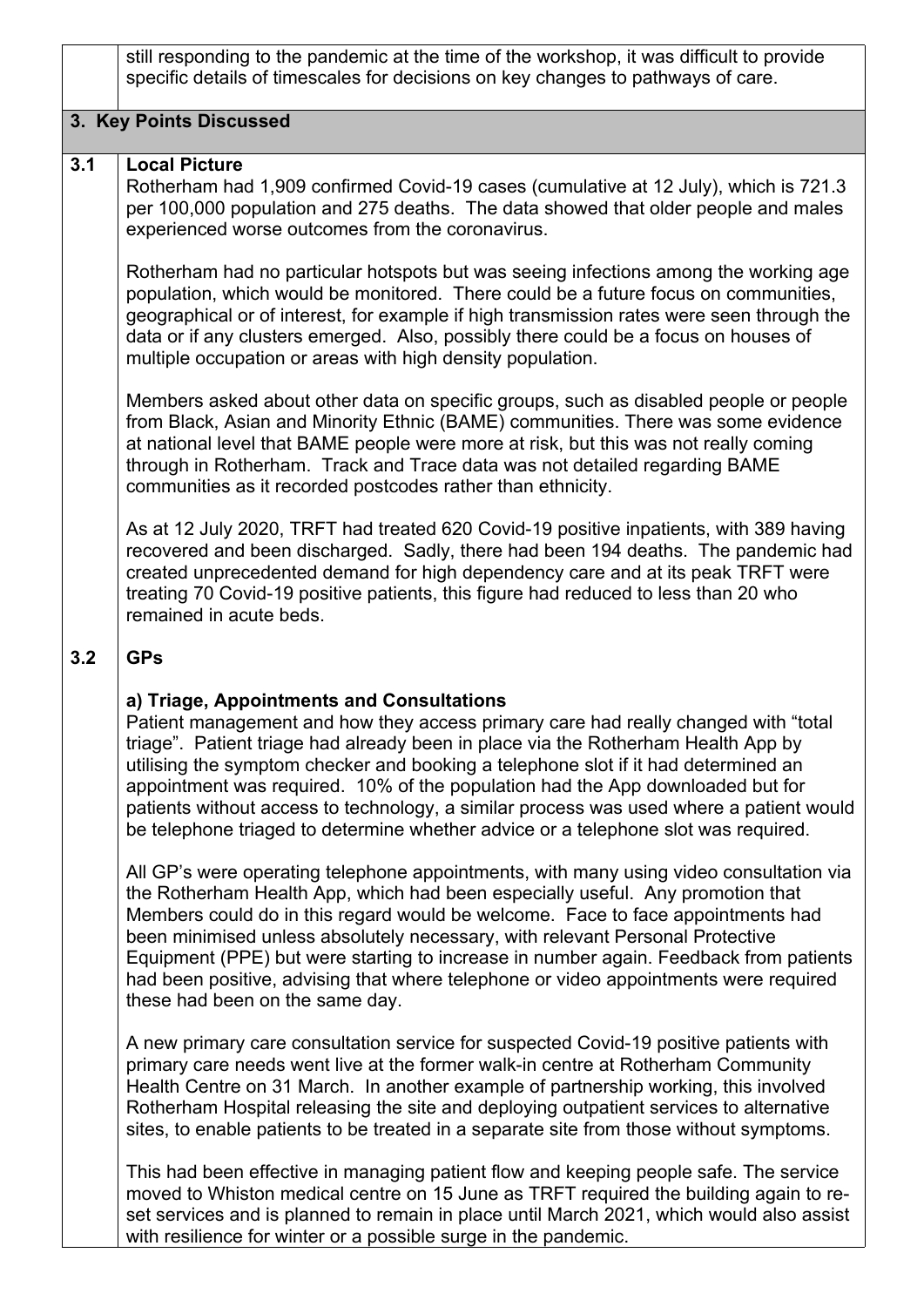Extended access to GPs encompasses core hours, 6-8pm on weekdays and the weekend hubs. Virtually overnight with lockdown a massive decrease in use ensued and this funding was used for the paramedic home visiting service (see below) and sevenday per week "hot site", thus extended hours could still be provided if needed.

## **b) Home Visiting**

A new service commenced on 16 April with four paramedics/advanced care practitioners undertaking 'hot' and 'cold' ("hot" - possible Covid positive and "cold" - routine) visiting on behalf of all practices across Rotherham and supporting care homes. The provider is a private paramedic service with fully trained paramedics capable of providing advanced care and is being piloted to the end of March 2021, using money from the national allocation. It started with two paramedics seeing on average 20 patients per day and then four on rota up to 30. It could be flexed again in the event of a surge between Covid possible and non-Covid patients and assists with winter preparations.

This service reduces the numbers of healthcare professionals going into patients' homes and being at risk, reduces demand on practices and creates safe pathways. It has met with positive feedback from patients.

Ongoing debate occurs at national and local level about home visits, as many could be by paramedics or Advanced Nurse Practitioners and would not always need to be a GP as there was always the ability to go through 999 if urgent or to link back to senior decision makers. Potentially this service could be expanded further as traditionally all 30 GPs undertake their own home visits, so it would be a new model to have a boroughwide approach managed through a central point, which could be more efficient and effective in how patients are supported. Learning would come through the pilot.

Arrangements had also been agreed with the community team to reduce interactions in patient homes e.g. checking with the Care Co-ordination Centre at TRFT to establish if anyone else was due to visit the patient.

## **c) Care Homes**

Almost 80% of care home patients in Rotherham already had an aligned GP providing regular 'ward rounds' enabling proactive care. This was extended in June to 100% of care home patients (registered with the CQC) having equal access to these arrangements in line with the national direction. This enables multi-disciplinary team and digital interaction with the care home around patient care and patient management.

# **d) Practice Capacity**

Daily situation reporting (SitRep) from practices was working well. In addition to enabling system support, it informed the Directory of Service at 111 so if a practice had staffing issues and was struggling with capacity it would show on the national system. All GPs vary in size and number of staff, with more fragility and risk for some smaller practices and a possible impact on 2000 patients if one had to close. All practices had remained open but for some it had proved difficult to manage flow through, due to estate constraints, therefore remote triage was better. There has been no need to shift the patient list from one practice to another on a short-term basis but a process was there. Learning from this will be applied for winter.

## **e) Recovery and Re-set**

The focus was on the primary care re-set now with new national guidance to comply with and getting all primary care services back on where possible. The next six weeks would focus on robust flu planning and ensuring patients who are high risk, vulnerable, over 65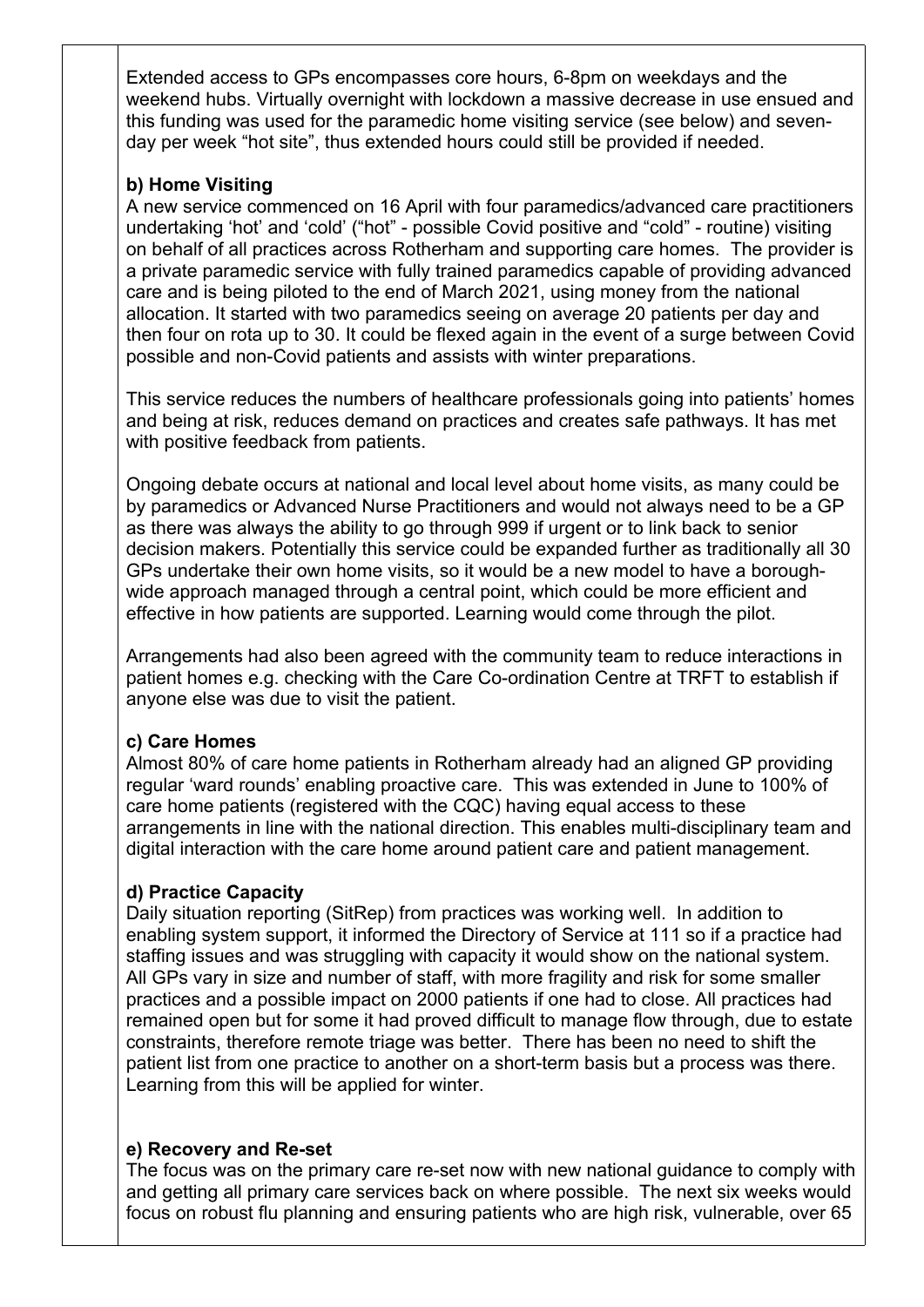and children would be vaccinated in a timely way in the next few weeks. (See 3.9 for more on vaccination under winter planning).

# **Rotherham Hospital**

**3.3**

## **a) Access to the Hospital**

TRFT closed visiting (in line with national guidance) from early March but put measures in place to ensure inpatients could remain in contact with family and carers e.g. ipads in critical care and communication advisors going around the trust. Few complaints had been received.

# **b) Critical Care**

For TRFT a major learning point had been in respect of critical care as the hospital had moved from a small, eight-bed unit to a larger space with 50 beds to meet the demand within the system and staff deployed accordingly to support the additional need within critical care. In order to enhance capacity, intense work had taken place to introduce new supplies of oxygen into the hospital and additional ventilators obtained, which had been sufficient for the peak. The thinking was now to move away from the larger critical care unit and patients had returned to the pre-existing smaller unit, freeing up beds that were needed as admissions increased again.

# **c) Urgent and Emergency Care**

Access to the Urgent and Emergency Care Centre (UECC) had changed significantly with patients being triaged at the front door to screen for possible Covid-19. At the height of the pandemic low numbers of patients were attending the Urgent Care centre, falling from often 300 patients per day to 120/130 but confidence was returning and numbers increasing again.

Concerns had been raised with Members by residents about other family members not being able to stay with the patient, even if the patient did not speak English, which had led to some reluctance to go to the UECC or to stay in hospital. At present it was still preferable for family members not to attend with the patient at UECC unless they were critically ill, a minor or had dementia. The hospital appreciated the difficulties but had access to phone interpretation services.

## **d) Community and Outpatient Activity**

Both services had changed the way in which they worked to meet the demands of Covid-19 and this would be likely to continue. Many community services had moved to remote ways of working, only accessing individual homes where necessary. As with general practice, for people needing outpatient care more video and telephone support were made available.

# **e) Staffing – Capacity and Support**

TRFT staff were praised for their commitment and bravery in responding to the pandemic and caring for patients, whilst working within some challenging environments. The number of staff self-isolating or shielding was tracked and monitored daily and the overall sickness absence (excluding Covid-related) was down, which was positive.

 After the tremendous efforts by staff, they needed some downtime and were being encouraged to take leave for their own wellbeing. A contact centre was set up and available for staff to talk about any conditions and could also offer support. Some of the funds from charitable donations had been invested in resilience training, which could be cascaded across the organisation. Support and occupational health were also available. Regular walks round the hospital from the executive team took place providing a visible presence. Morale was good and staff positive.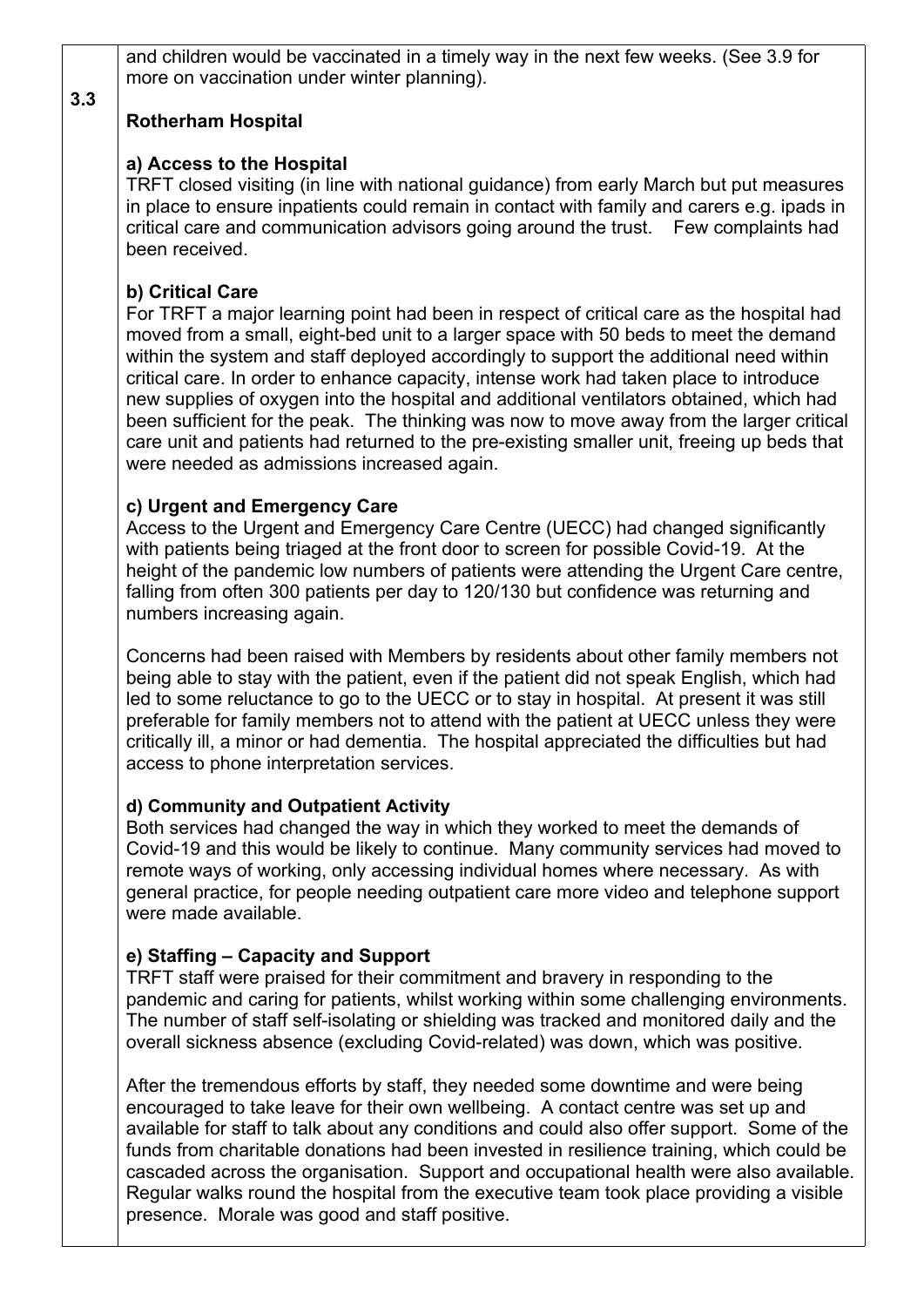#### **f) Recovery and Re-set**

Whilst still responding to Covid-19, TRFT were focusing on re-establishing services, aspiring to 90% for March, with particular attention on ensuring cancer patients received timely care. Private sector use had helped for trauma and orthopaedics, urology, general surgery and accommodation. MRI and CT scans had been carried out in the private sector but the Trust was enhancing their internal capacity and a mobile MRI unit and CT scan in a box had been procured to help catch up. Further analysis would be necessary to understand the position on waiting lists for planned care.

 Anecdotally Members had heard concerns from residents regarding cancer diagnosis and asked how the Trust was working to get cancer treatment and testing back up again. They asked if there were concerns over the cancer diagnosis rate in Rotherham. Scan results were pretty much business as usual and the Trust were unaware of any issues but if there were specific cases these could be discussed after the meeting. Members were asked to be mindful in their communities as one of the key challenges was late presentation of patients accessing health care services because of being fearful of Covid-19. People needed to be encouraged to go early so they were not presenting late in the pathways, at primary care in the first instance. Member support with messages would be extremely helpful.

## **3.4**

# **Embedding New Ways**

 In starting to think about the re-set, Members inquired whether the lessons learned and new techniques might influence long-term ways of working and potentially be more robust, efficient and effective in both primary and secondary care. For the hospital there was learning from the use of technology for communication with patients where possible, and work with partners. Endoscopy and gastro-intestinal bleeds for on call patients had been handled by Sheffield in the evenings which seemed to work well and there was an arrangement with Barnsley. Private sector use had been invaluable and would continue to help TRFT get back on track.

One clear benefit of telephone and video consultation was the elimination of sitting and waiting for an appointment in a surgery waiting room, potentially exposed to illnesses from other patients, plus the time to travel there and back. Although this had arisen out of necessity Members wondered to what extent it would become the norm. Utilisation of digital means was on the national agenda for primary care due to the demands on the workforce but had been exacerbated by Covid-19 in both primary and secondary care, so a return to the previous model was unlikely. Engagement through the CCG with the Patient Participation Groups and individual patients showed it did represent a culture change but feedback had been positive from patients with co-morbidity or managing long term conditions. Further dialogue was needed and it was important to get the right balance and the right people being seen face-to-face.

## **3.5**

**3.6**

# **Personal Protective Equipment (PPE)**

This had been more of a concern in the early days but all partners gave assurances that current stocks were adequate and work continued to ensure this, including for the winter and in the event of a second wave. It would become a national level issue depending on the timing, size and scale of any second wave. TRFT were part of a joint procurement cell for the longer term. The CCG had also commissioned additional PPE and an order had been approved for the winter on 15 July 2020. Joint work and sharing PPE across the system assisted where necessary. PPE availability for vaccinations would also be included within this and would depend on the delivery models used.

## **Communications**

Public Health were working closely with the Communications Team and the Director of Public Health and community leaders were helping with the communication of key messages around the pandemic. Members emphasised the importance of clear,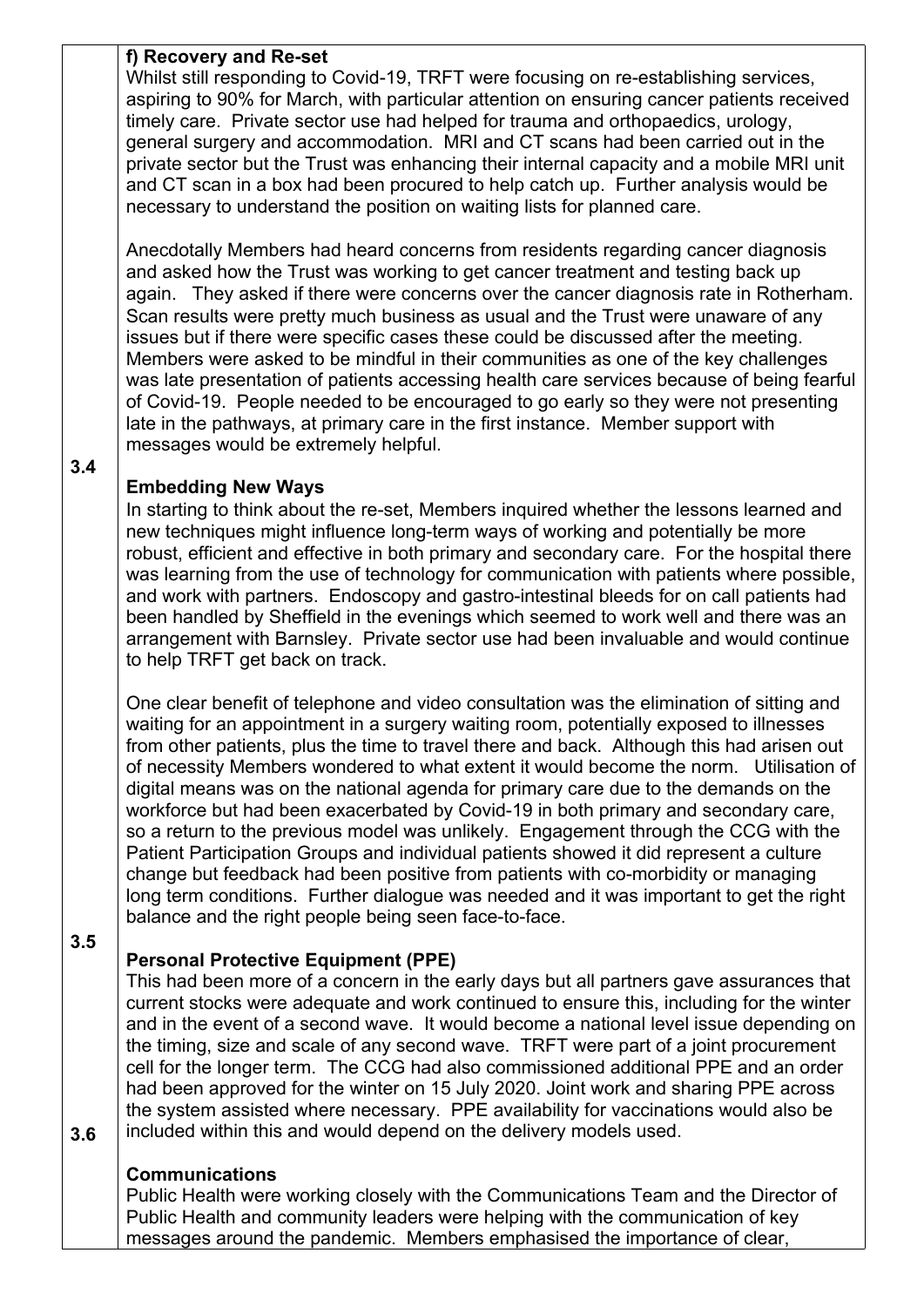accurate communication with residents as there seemed to have been cases of conflicting information.

Acknowledging the likelihood that increasing the number of tests would result in an increase in the number of people testing positive, Members explored how this would be communicated as media coverage seemed to be based on a "league table" type approach to reporting numbers of cases in different locations. It was important that people were informed that we had more cases because of carrying out the extra testing, to provide some reassurance. Residents were also asking if Rotherham would be likely to have a local lockdown.

South Yorkshire along with Bradford and Kirklees would be in a similar position. The communications and how data was used would both be key as the data was confusing and the point in time would be changed to a seven-day week data collection period rather than one day. A watching brief would be maintained.

# **3.7**

**3.8**

## **Track and Trace Programme**

The Government was working to refine the programme to speed up reaching contacts to minimise onward transmission. Feedback had been given about the need for speedier test results. Granular detail was not received, only overall data but now postcodes of cases were available this could be mapped. The Army run the centres and do the swabs which were then sent to Public Health England laboratories.

# **Testing**

It was confirmed that home tests were available for residents without symptoms, either through ringing NHS 119 or ordering one on-line (best option if people had access to the internet) because of the special dispensation for enhanced testing. As people were being told they needed to have symptoms this would be escalated to the Local Resilience Forum as a South Yorkshire wide issue.

 Under the national testing programme, private sector nursing homes would test staff weekly and residents monthly. Tests were carried out at the hospital for staff and had been from early on, including the antibody tests. It had been the case throughout that people testing negative had returned to work swiftly.

## **3.9**

# **Winter Planning and Flu Vaccination**

NHS partners and social care were preparing for winter pressures, taking account of Covid-19 and seasonal influenza. Emergency planning scenarios had formed part of the planning, learning from what had been done in past winters and the first wave of the pandemic. The intention was to ensure a vaccination plan that could deliver at scale and ensure the highest level of population coverage.

Members sought assurances about the availability of sufficient flu vaccine and plans to roll out vaccination early. Under the traditional model, over 65s were vaccinated through their GP with 3000-4000 patients seen quickly over six weeks, usually on Saturdays and Sundays, possibly some evenings. This model would not be possible this year, therefore new models of delivery at scale for primary care were being explored to have an accessible service. Pharmacists also do vaccinations and could potentially vaccinate over 65s but dialogue would be needed with them on the practicalities of delivery bearing in mind throughput of patients and the one in, one out scenario at pharmacies.

NHS England notification via Public Health England regarding targets for flu was expected w/e 17 July 2020. Irrespective of the targets Rotherham aspired to higher levels of coverage as the right thing to do for Rotherham residents. The timing of vaccinations will be key and is usually September or October with the same risks for